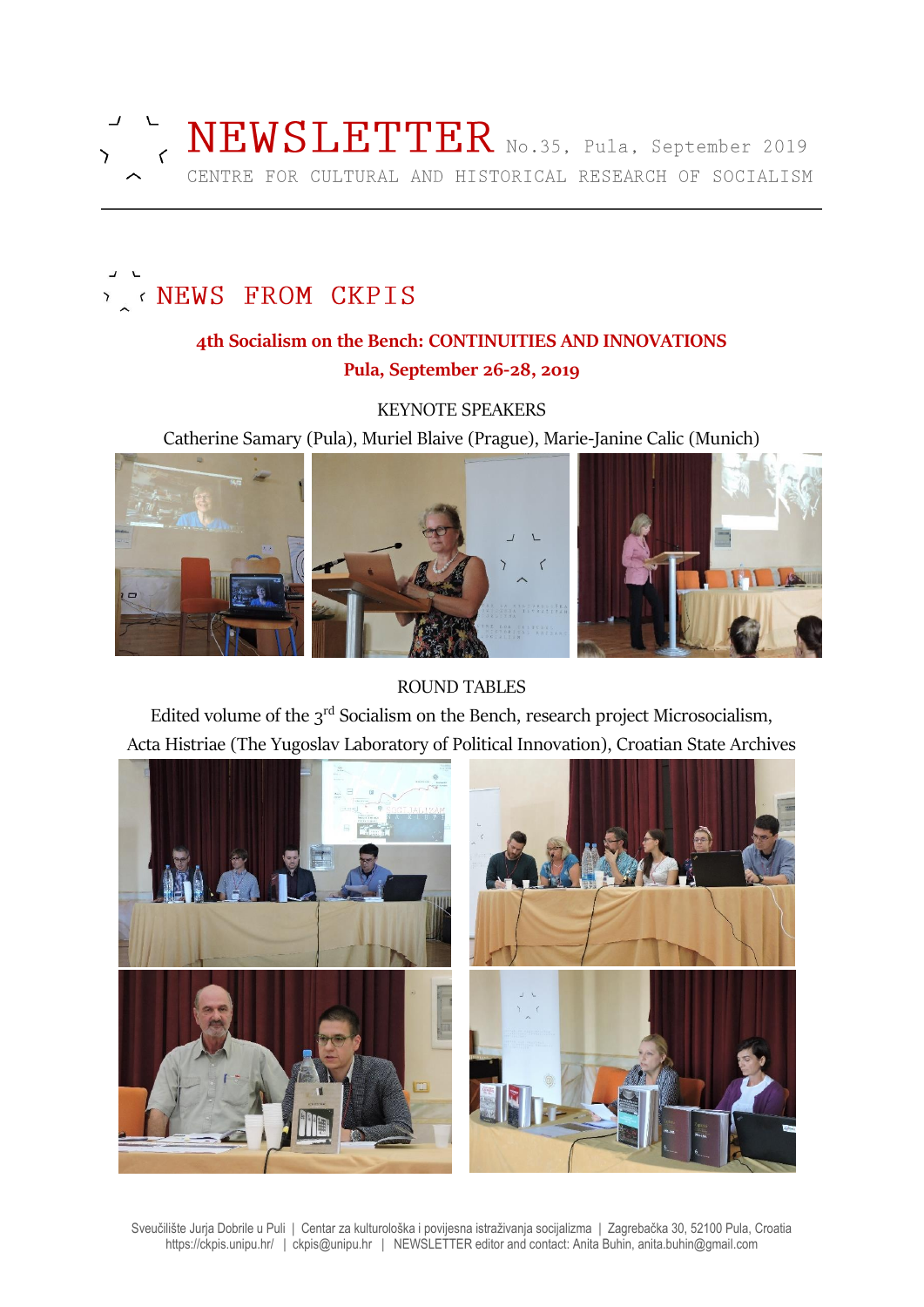Nearly 80 presentations divided in 14 panels Round tables and interviews broadcasted by [Radio Rojc](http://radio.rojc.eu/) Evening programme at the Social Centre Karlo Rojc

Programme, Book of Abstracts and Photo Album available at the conference [homepage](https://ckpis.unipu.hr/ckpis/en/socialism_on_the_bench/2019)



We thank for the support: Rosa Luxemburg Stiftung Southeast Europe



**Panel at EAUH2020 "State-socialist Housing and Urban Renewal" – Antwerp, 2-5 September 2020**

The state-socialist housing has been intensely studied in recent years and it also became subject of political controversies (Moscow's "Khrushchevka" flats). The aim of this panel is to re-evaluate this surge in interest in prefabricated panel-housing and locate the phenomena in much broader framework of urban renewal and state-socialist vision of the city. Co-organizer(s): Csaba Jelinek, Hungarian Academy of Science. Send your abstract to roubal@usd.cas.cz [\(Read more\)](https://www.uantwerpen.be/en/conferences/eauh2020/sessions/sessions-overview/session-type/specialist-sessions/?fbclid=IwAR1DzBLuWgoaOm27dsE9zEPJo06V1OxJ8gHVkf4A59r2fXiZ7bfKAVTZimg)

Application deadline: 4 October 2019

### **VI. kongres hrvatskih povjesničara – Rijeka , 30 November – 3 October 2020**

Hrvatski nacionalni odbor za povijesne znanosti (HNOPZ) priprema VI. kongres hrvatskih povjesničara koji će se održati u Rijeci od 30. rujna do 3. listopada 2020. godine. Tema je kongresa Kultura – kao izravan poticaj i prilog shvaćanju te razumijevanju Rijeke – grada koji upravo 2020. godine nosi laskavu titulu europske prijestolnice kulture. Na kongresu će biti predstavljeni rezultati različitih aspekata povijesnih istraživanja kroz sva vremenska razdoblja. [\(Read more\)](http://www.historiografija.hr/?p=16441&fbclid=IwAR0d7lRQRYAdsPOT_dN7uRvXLGFbKSr8b5RRHhYShduhkZr2vPDKp1VJvfg)

Application deadline: 1 January 2020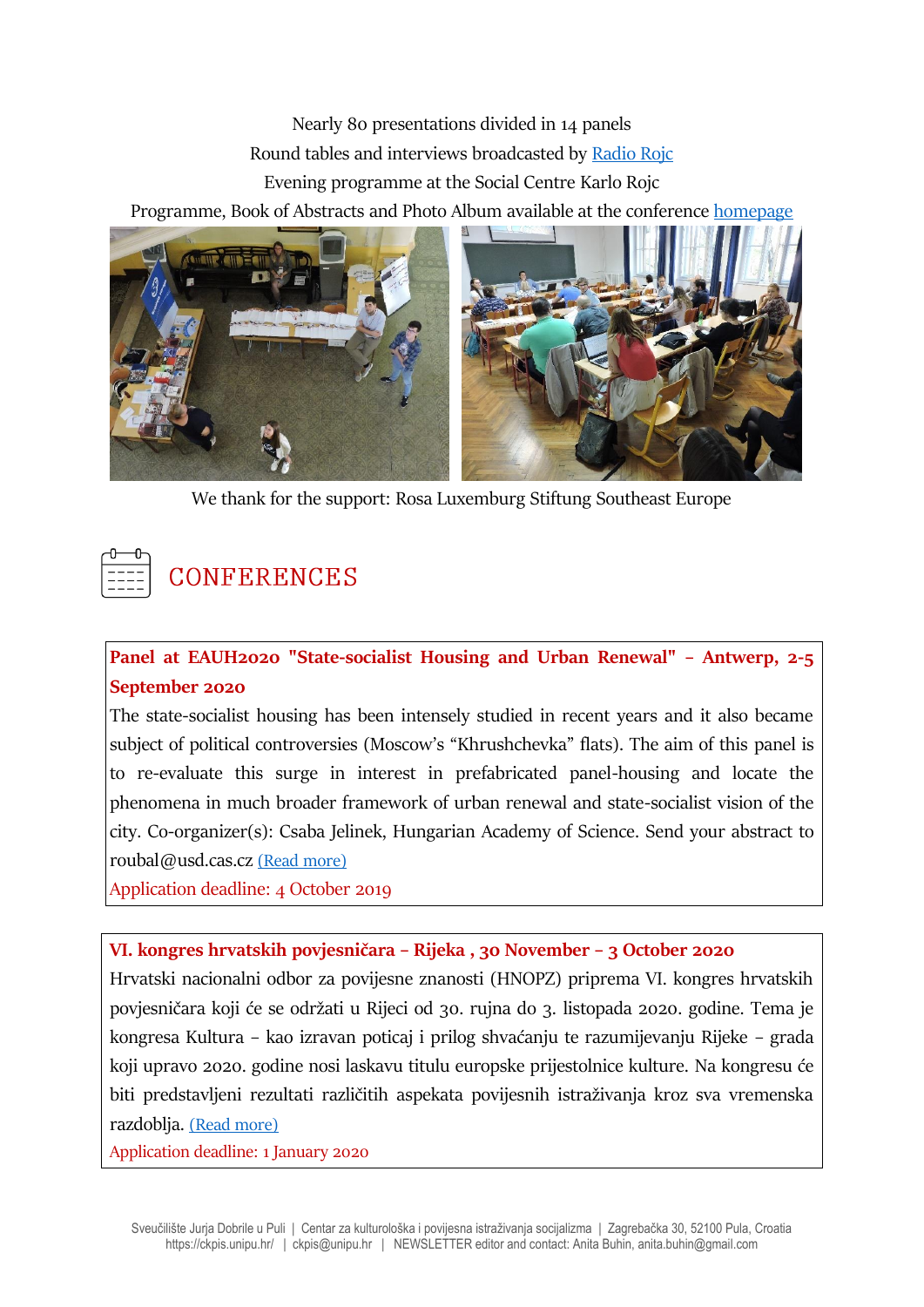

# **Chiara Bonfiglioli,** *Women and Industry in the Balkans: The Rise and Fall of the Yugoslav Textile Sector* **(I. B. Tauris, 2019)**

Drawing on more than 60 oral history interviews with former and current garment workers, as well as workplace periodicals and contemporary press material collected across Croatia, Macedonia, Serbia, Bosnia-Herzegovina and Slovenia, Women and Industry in the Balkans charts the rise and fall of the Yugoslav textile sector, as well as the implications of this post-socialist transition, for the first time. In the process, the book explores broader questions about memories of socialism, lingering feelings of attachment to the socialist welfare system and the complexity of the postsocialist era.. [\(Read More\)](https://www.bloomsbury.com/us/women-and-industry-in-the-balkans-9781784539603/)

# **Marko Grdešić,** *The Shape of Populism: Serbia before the Dissolution of Yugoslavia* **(University of Michigan Press, 2019)**

The Shape of Populism examines socialist Serbia, then part of Yugoslavia, which in the late 1980s witnessed popular mobilization and an emergence of a populist discourse that both constructed and celebrated "the people." Author Marko Grdešic uses quantitative and qualitative analyses to show how "the people" emerge in the public sphere. This book examines over 300 protests and analyzes them in conjunction with elite events such as party sessions. It examines over 1,600 letters-to-the-editor and political cartoons to reveal the populist construction of "the people." Grdešic also relies on interviews with participants in populist rallies in the late 1980s to examine the long-term legacies of populism. [\(Read More\)](https://www.press.umich.edu/9753177/shape_of_populism)

#### **Sanja Kajinić,** *Post-Yugoslav Queer Festivals* **(Palgrave Pivot, 2019)**

This book explores two festivals over ten years: Queer Zagreb and Ljubljana Gay and Lesbian Film Festival. Kajinić focuses on the festivals' participation in a regional network of queer festivals and provides an insight into how these festivals and their audiences negotiated the limits of nonnormativity in particularly intensive ways between 2002-2012. By offering an interdisciplinary perspective and exploring the possibilities of critical visual methodology, the author relates the history of these important cultural projects and their organizational practices to the ways in which they impacted the lives of their participants. [\(Read More\)](https://link.springer.com/book/10.1007/978-3-030-28231-8?fbclid=IwAR2ROqevspoMtTo5cvdhGjC2YgKzQoyKcp1rMuSStg52GA7QTHiN_gtx1dM#about)